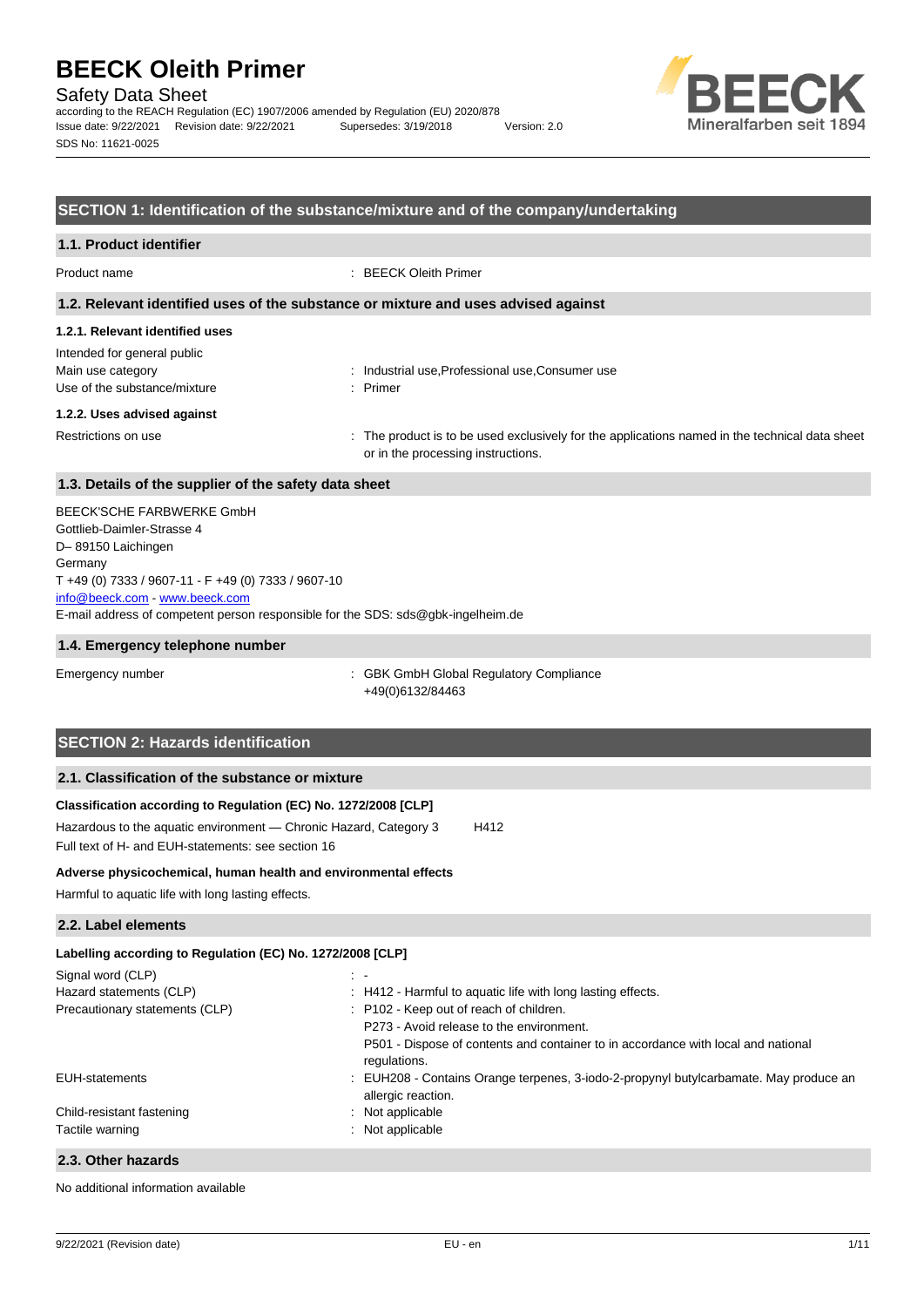Safety Data Sheet

according to the REACH Regulation (EC) 1907/2006 amended by Regulation (EU) 2020/878 SDS No: 11621-0025



# **SECTION 3: Composition/information on ingredients**

#### **3.1. Substances**

Not applicable

#### **3.2. Mixtures**

| <b>Name</b>                                                                                                                        | <b>Product identifier</b>                                                                                | $\%$               | <b>Classification according to</b><br><b>Regulation (EC) No. 1272/2008</b><br>[CLP]                                                                                                                                                         |
|------------------------------------------------------------------------------------------------------------------------------------|----------------------------------------------------------------------------------------------------------|--------------------|---------------------------------------------------------------------------------------------------------------------------------------------------------------------------------------------------------------------------------------------|
| Hydrocarbons, C11-C13, iso-alkanes, <2% aromatics                                                                                  | CAS-No.: 246538-78-3<br>EC-No.: 920-901-0                                                                | $\ge 5 - < 25$     | Asp. Tox. 1, H304                                                                                                                                                                                                                           |
| Hydrocarbons, C11-C14, isoalkanes, cyclics, <2%<br>aromatics                                                                       | EC-No.: 927-285-2                                                                                        | $\ge 5 - < 25$     | Asp. Tox. 1, H304<br><b>EUH066</b>                                                                                                                                                                                                          |
| Hydrocarbons, C10-C13, n-alkanes, isoalkanes,<br>cyclics, < 2% aromatics<br>Substance with a Community workplace exposure<br>limit | CAS-No.: 64742-48-9<br>EC-No.: 918-481-9<br>REACH-no: 01-2119457273-<br>39                               | $\geq 1 - < 3$     | Asp. Tox. 1, H304                                                                                                                                                                                                                           |
| Titanium dioxide<br>(Note 10)                                                                                                      | CAS-No.: 13463-67-7<br>EC-No.: 236-675-5<br>EC Index-No.: 022-006-00-2<br>REACH-no: 01-2119489379-<br>17 | $\geq 1 - < 3$     | Carc. 2, H351                                                                                                                                                                                                                               |
| Silica, cristobalite                                                                                                               | CAS-No.: 14464-46-1<br>EC-No.: 238-455-4                                                                 | $\ge 0.1 - < 3$    | STOT RE 2, H373                                                                                                                                                                                                                             |
| Orange terpenes                                                                                                                    | CAS-No.: 8028-48-6<br>EC-No.: 232-433-8<br>REACH-no: 01-2119493353-<br>35                                | $\geq 0.3 - < 0.5$ | Flam. Liq. 3, H226<br>Skin Irrit. 2, H315<br>Skin Sens. 1, H317<br>Asp. Tox. 1, H304<br>Aquatic Chronic 2, H411                                                                                                                             |
| 3-iodo-2-propynyl butylcarbamate                                                                                                   | CAS-No.: 55406-53-6                                                                                      | $\geq 0.3$         | Acute Tox. 4 (Oral), H302 (ATE=500<br>mg/kg bodyweight)<br>Acute Tox. 3 (Inhalation:dust, mist), H331<br>(ATE=0.5 mg/l/4h)<br>Eye Dam. 1, H318<br>Skin Sens. 1, H317<br>STOT RE 1, H372<br>Aquatic Acute 1, H400<br>Aquatic Chronic 1, H410 |

Note 10 : The classification as a carcinogen by inhalation applies only to mixtures in powder form containing 1 % or more of titanium dioxide which is in the form of or incorporated in particles with aerodynamic diameter  $\leq 10$  µm. Full text of H- and EUH-statements: see section 16

### **SECTION 4: First aid measures**

#### **4.1. Description of first aid measures**

| : Remove person to fresh air and keep comfortable for breathing. |
|------------------------------------------------------------------|
| : Wash skin with plenty of water.                                |
| : Rinse eyes with water as a precaution.                         |
| : Call a poison center or a doctor if you feel unwell.           |
|                                                                  |

### **4.2. Most important symptoms and effects, both acute and delayed**

No additional information available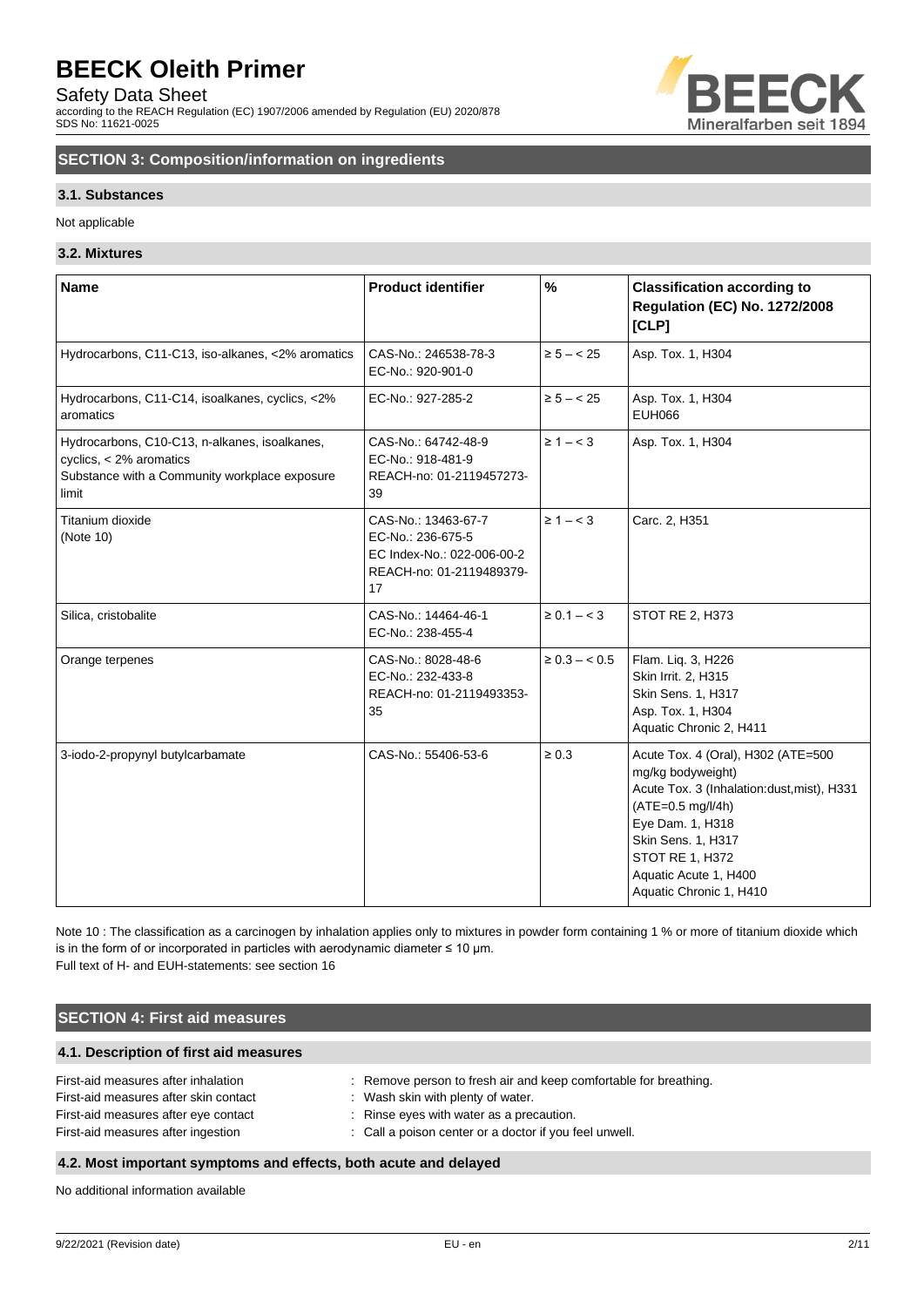Safety Data Sheet

according to the REACH Regulation (EC) 1907/2006 amended by Regulation (EU) 2020/878 SDS No: 11621-0025



# **4.3. Indication of any immediate medical attention and special treatment needed**

Treat symptomatically.

| <b>SECTION 5: Firefighting measures</b>                                  |                                                                                                                                                                                            |
|--------------------------------------------------------------------------|--------------------------------------------------------------------------------------------------------------------------------------------------------------------------------------------|
| 5.1. Extinguishing media                                                 |                                                                                                                                                                                            |
| Suitable extinguishing media                                             | : Water spray. Dry powder. Foam. Carbon dioxide.                                                                                                                                           |
| 5.2. Special hazards arising from the substance or mixture               |                                                                                                                                                                                            |
| Hazardous decomposition products in case of fire                         | : Toxic fumes may be released.                                                                                                                                                             |
| 5.3. Advice for firefighters                                             |                                                                                                                                                                                            |
| Protection during firefighting                                           | : Do not attempt to take action without suitable protective equipment. Self-contained<br>breathing apparatus. Complete protective clothing.                                                |
| <b>SECTION 6: Accidental release measures</b>                            |                                                                                                                                                                                            |
| 6.1. Personal precautions, protective equipment and emergency procedures |                                                                                                                                                                                            |
| 6.1.1. For non-emergency personnel                                       |                                                                                                                                                                                            |
| Emergency procedures                                                     | : Ventilate spillage area.                                                                                                                                                                 |
| 6.1.2. For emergency responders                                          |                                                                                                                                                                                            |
| Protective equipment                                                     | Do not attempt to take action without suitable protective equipment. For further information<br>refer to section 8: "Exposure controls/personal protection".                               |
| 6.2. Environmental precautions                                           |                                                                                                                                                                                            |
| Avoid release to the environment.                                        |                                                                                                                                                                                            |
| 6.3. Methods and material for containment and cleaning up                |                                                                                                                                                                                            |
| Methods for cleaning up<br>Other information                             | : Take up liquid spill into absorbent material.<br>Dispose of materials or solid residues at an authorized site.                                                                           |
| 6.4. Reference to other sections                                         |                                                                                                                                                                                            |
| For further information refer to section 13.                             |                                                                                                                                                                                            |
| <b>SECTION 7: Handling and storage</b>                                   |                                                                                                                                                                                            |
| 7.1. Precautions for safe handling                                       |                                                                                                                                                                                            |
| Precautions for safe handling<br>Hygiene measures                        | : Ensure good ventilation of the work station. Wear personal protective equipment.<br>Do not eat, drink or smoke when using this product. Always wash hands after handling the<br>product. |
| 7.2. Conditions for safe storage, including any incompatibilities        |                                                                                                                                                                                            |

Storage temperature

Storage conditions <br>Storage temperature  $\cdot$  Store in a well-ventilated place. Keep cool.<br>Storage temperature  $\cdot$  5 - 25 °C

### **7.3. Specific end use(s)**

See Section 1.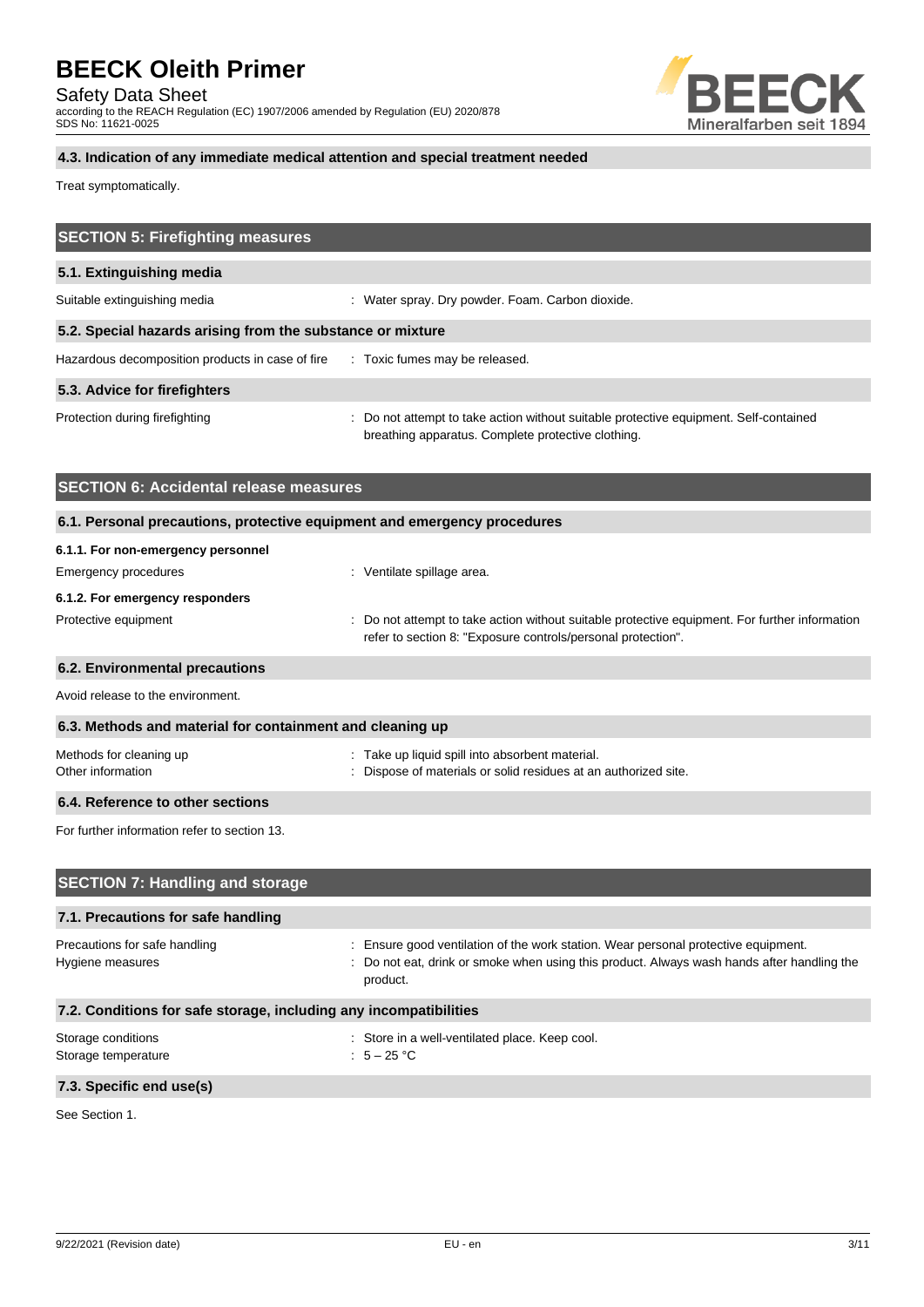### Safety Data Sheet

according to the REACH Regulation (EC) 1907/2006 amended by Regulation (EU) 2020/878 SDS No: 11621-0025



### **SECTION 8: Exposure controls/personal protection**

#### **8.1. Control parameters**

#### **8.1.1 National occupational exposure and biological limit values**

# **Silica, cristobalite (14464-46-1) EU - Indicative Occupational Exposure Limit (IOEL)** Local name Silica crystaline (Cristobalite) Remark **(Xear of adoption 2003)** (Year of adoption 2003) Regulatory reference SCOEL Recommendations **Hydrocarbons, C10-C13, n-alkanes, isoalkanes, cyclics, < 2% aromatics (64742-48-9) EU - Indicative Occupational Exposure Limit (IOEL)** Local name  $\vert$  White spirit Type 3 IOEL TWA 116 mg/m<sup>3</sup> IOEL STEL 290 mg/m<sup>3</sup> IOEL STEL [ppm] 30 ppm Remark **Skin.** (Year of adoption 2007) Regulatory reference SCOEL Recommendations

#### **8.1.2. Recommended monitoring procedures**

No additional information available

#### **8.1.3. Air contaminants formed**

No additional information available

### **8.1.4. DNEL and PNEC**

No additional information available

# **8.1.5. Control banding**

# No additional information available

**8.2. Exposure controls**

#### **8.2.1. Appropriate engineering controls**

#### **Appropriate engineering controls:**

Ensure good ventilation of the work station.

#### **8.2.2. Personal protection equipment**

**Personal protective equipment symbol(s):**



#### **8.2.2.1. Eye and face protection**

**Eye protection:** Safety glasses

**8.2.2.2. Skin protection**

**Skin and body protection:** Wear suitable protective clothing

**Hand protection:** Protective gloves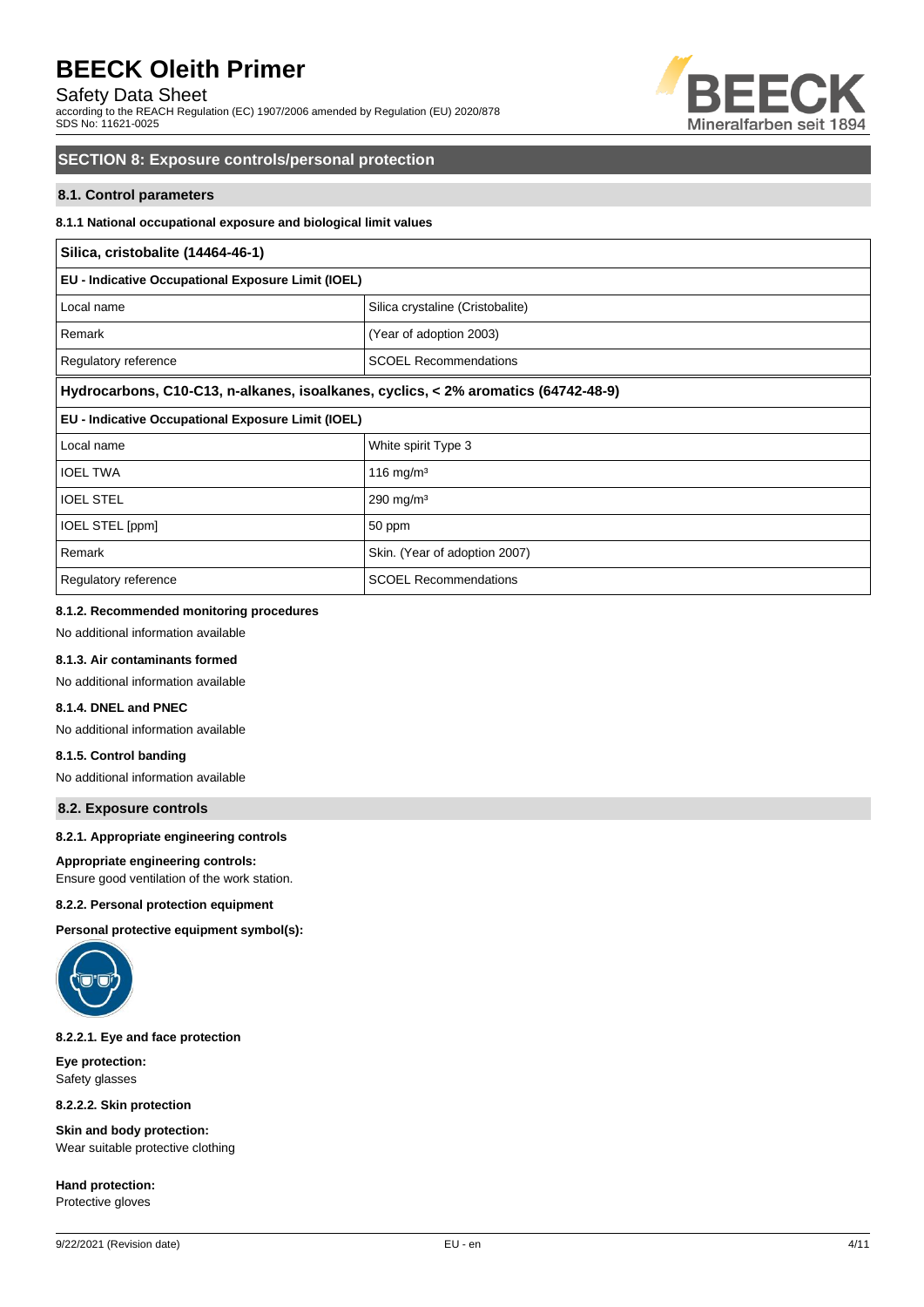# Safety Data Sheet

according to the REACH Regulation (EC) 1907/2006 amended by Regulation (EU) 2020/878 SDS No: 11621-0025

#### **8.2.2.3. Respiratory protection**

#### **Respiratory protection:**

In case of insufficient ventilation, wear suitable respiratory equipment

#### **8.2.2.4. Thermal hazards**

No additional information available

#### **8.2.3. Environmental exposure controls**

### **Environmental exposure controls:**

Avoid release to the environment.

# **SECTION 9: Physical and chemical properties**

#### **9.1. Information on basic physical and chemical properties**

| Physical state                                  | Liquid                      |
|-------------------------------------------------|-----------------------------|
| Colour                                          | White.                      |
| Odour                                           | Mild.                       |
| Odour threshold                                 | Not available               |
| Melting point                                   | Not available               |
| Freezing point                                  | Not available               |
| Boiling point                                   | Not available               |
| Flammability                                    | Not applicable              |
| <b>Explosive limits</b>                         | Not available               |
| Lower explosive limit (LEL)                     | Not available               |
| Upper explosive limit (UEL)                     | Not available               |
| Flash point                                     | 61 °C                       |
| Auto-ignition temperature                       | Not available               |
| Decomposition temperature                       | Not available               |
| рH                                              | Not specifically applicable |
| Viscosity, kinematic                            | Not available               |
| Solubility                                      | Not available               |
| Partition coefficient n-octanol/water (Log Kow) | : Not available             |
| Vapour pressure                                 | Not available               |
| Vapour pressure at 50 °C                        | Not available               |
| Density                                         | 1.02 $g/cm3$                |
| Relative density                                | Not available               |
| Relative vapour density at 20 °C                | Not available               |
| Particle size                                   | Not applicable              |
| Particle size distribution                      | Not applicable              |
| Particle shape                                  | Not applicable              |
| Particle aspect ratio                           | Not applicable              |
| Particle aggregation state                      | Not applicable              |
| Particle agglomeration state                    | Not applicable              |
| Particle specific surface area                  | Not applicable              |
| Particle dustiness                              | Not applicable              |
|                                                 |                             |

#### **9.2. Other information**

#### **9.2.1. Information with regard to physical hazard classes**

No additional information available

#### **9.2.2. Other safety characteristics**

VOC content : ≤ 400 g/l

# **SECTION 10: Stability and reactivity**

#### **10.1. Reactivity**

The product is non-reactive under normal conditions of use, storage and transport.

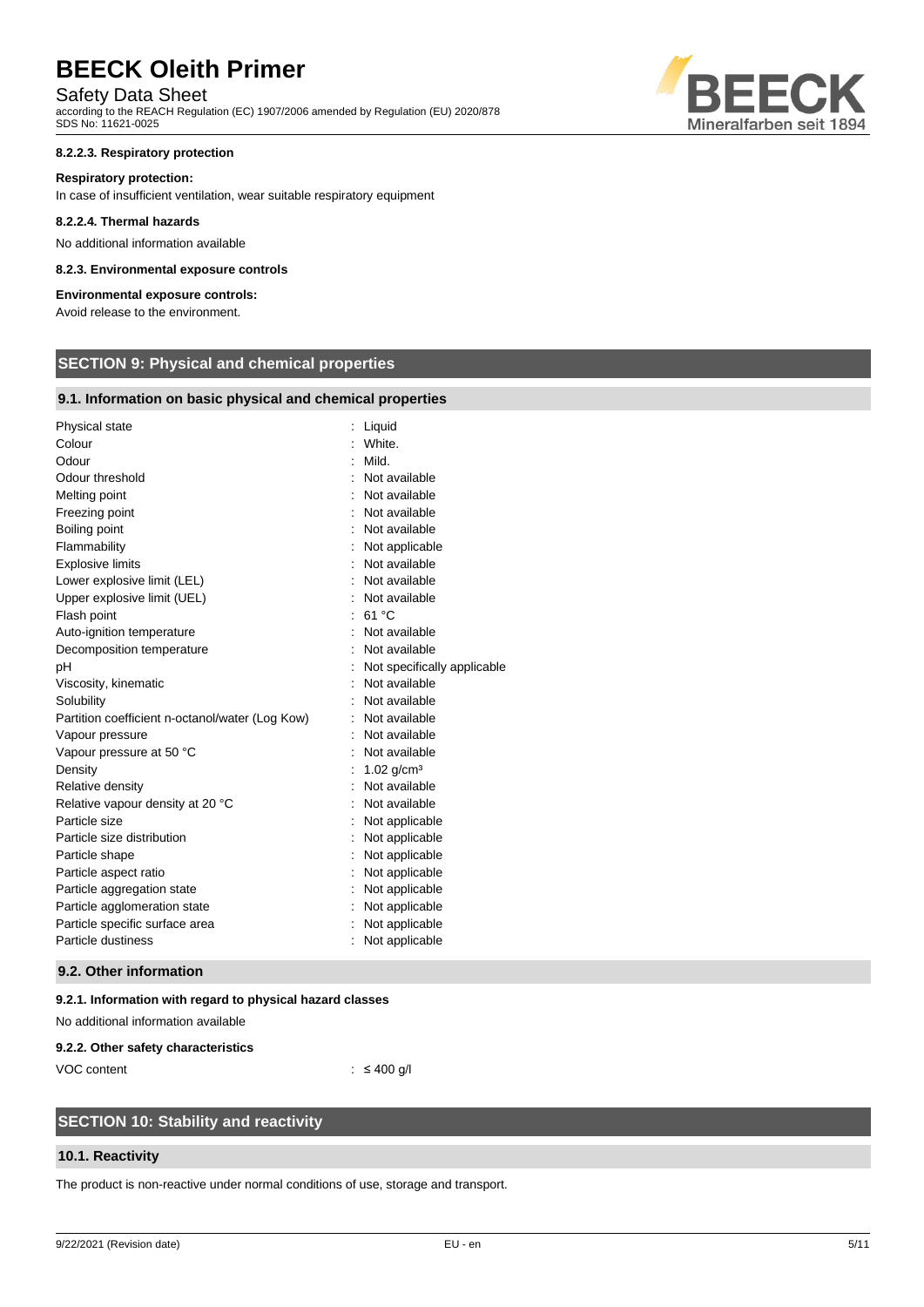### Safety Data Sheet

according to the REACH Regulation (EC) 1907/2006 amended by Regulation (EU) 2020/878 SDS No: 11621-0025



#### **10.2. Chemical stability**

Stable under normal conditions.

#### **10.3. Possibility of hazardous reactions**

No dangerous reactions known under normal conditions of use.

#### **10.4. Conditions to avoid**

None under recommended storage and handling conditions (see section 7).

#### **10.5. Incompatible materials**

No additional information available

#### **10.6. Hazardous decomposition products**

**SECTION 11: Toxicological information**

Under normal conditions of storage and use, hazardous decomposition products should not be produced.

| 11.1. Information on hazard classes as defined in Regulation (EC) No 1272/2008  |                                                                                    |  |
|---------------------------------------------------------------------------------|------------------------------------------------------------------------------------|--|
| Acute toxicity (oral)<br>Acute toxicity (dermal)<br>Acute toxicity (inhalation) | Not classified<br>Not classified<br>Not classified                                 |  |
| 3-iodo-2-propynyl butylcarbamate (55406-53-6)                                   |                                                                                    |  |
| ATE CLP (oral)                                                                  | 500 mg/kg bodyweight                                                               |  |
| ATE CLP (dust, mist)                                                            | 0.5 mg/l/4h                                                                        |  |
|                                                                                 | Hydrocarbons, C10-C13, n-alkanes, isoalkanes, cyclics, < 2% aromatics (64742-48-9) |  |
| LD50 oral rat                                                                   | > 5000 mg/kg                                                                       |  |
| LD50 dermal rabbit                                                              | > 5000 mg/kg                                                                       |  |
| LC50 Inhalation - Rat                                                           | $> 4.951$ g/m <sup>3</sup>                                                         |  |
| Skin corrosion/irritation                                                       | : Not classified<br>pH: Not specifically applicable                                |  |
| Serious eye damage/irritation                                                   | : Not classified<br>pH: Not specifically applicable                                |  |
| Respiratory or skin sensitisation                                               | : Not classified                                                                   |  |
| Germ cell mutagenicity                                                          | Not classified                                                                     |  |
| Carcinogenicity                                                                 | : Not classified.                                                                  |  |
| Titanium dioxide (13463-67-7)                                                   |                                                                                    |  |
| IARC group                                                                      | 2B - Possibly carcinogenic to humans                                               |  |
| Reproductive toxicity                                                           | : Not classified                                                                   |  |
| STOT-single exposure                                                            | Not classified                                                                     |  |
| STOT-repeated exposure                                                          | Not classified<br>÷                                                                |  |
| Silica, cristobalite (14464-46-1)                                               |                                                                                    |  |
| STOT-repeated exposure                                                          | May cause damage to organs through prolonged or repeated exposure.                 |  |
| 3-iodo-2-propynyl butylcarbamate (55406-53-6)                                   |                                                                                    |  |
| STOT-repeated exposure                                                          | Causes damage to organs through prolonged or repeated exposure.                    |  |
| Aspiration hazard                                                               | : Not classified                                                                   |  |

#### **11.2. Information on other hazards**

No additional information available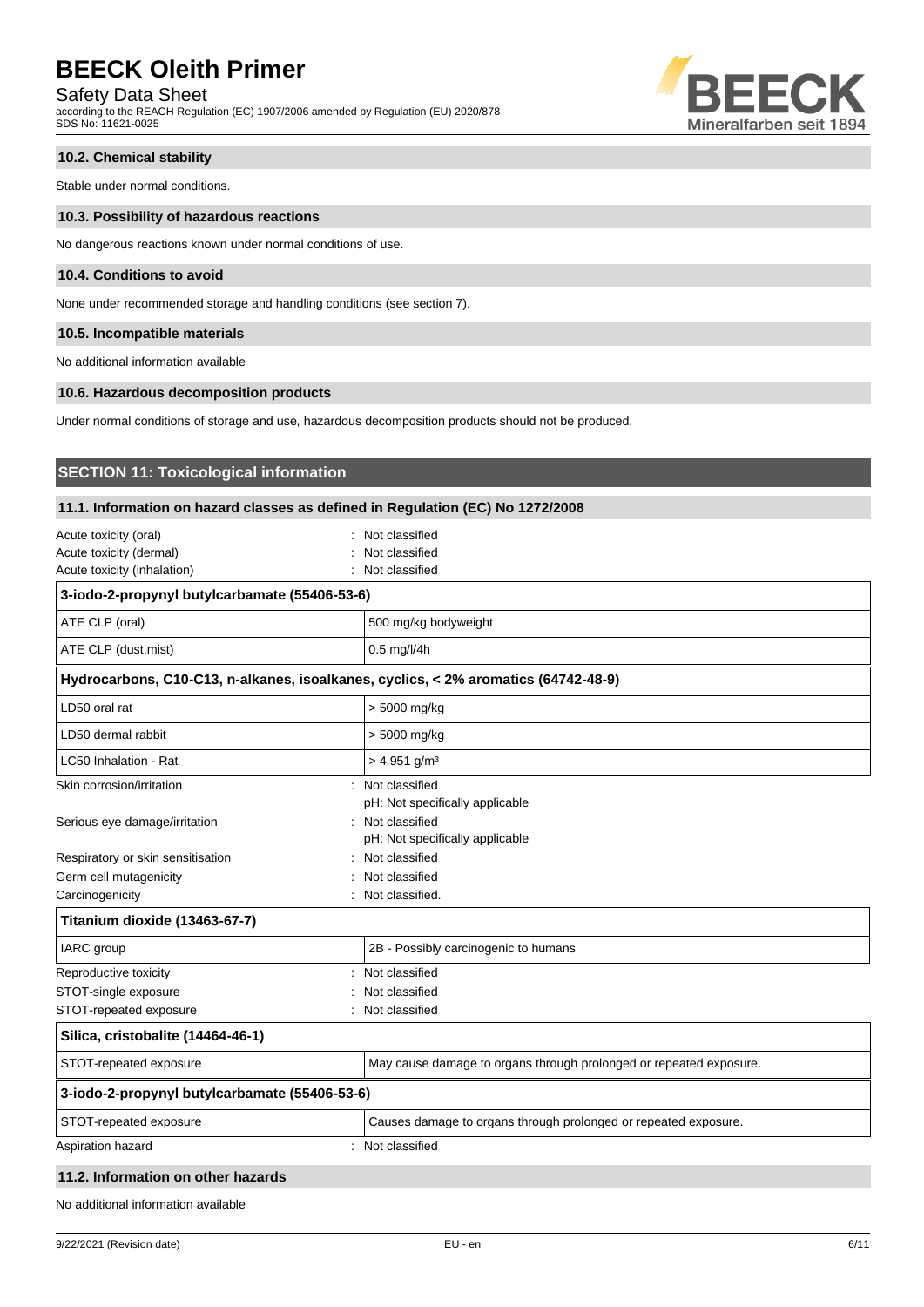### Safety Data Sheet

according to the REACH Regulation (EC) 1907/2006 amended by Regulation (EU) 2020/878 SDS No: 11621-0025



# **SECTION 12: Ecological information**

### **12.1. Toxicity**

| Ecology - general                                |
|--------------------------------------------------|
| Hazardous to the aquatic environment, short-term |
| (acute)                                          |
| Hazardous to the aquatic environment, long-term  |
| (chronic)                                        |

: Harmful to aquatic life with long lasting effects. : Not classified

: Harmful to aquatic life with long lasting effects.

# **12.2. Persistence and degradability**

No additional information available

#### **12.3. Bioaccumulative potential**

No additional information available

#### **12.4. Mobility in soil**

No additional information available

#### **12.5. Results of PBT and vPvB assessment**

No additional information available

#### **12.6. Endocrine disrupting properties**

No additional information available

#### **12.7. Other adverse effects**

No additional information available

# **SECTION 13: Disposal considerations**

#### **13.1. Waste treatment methods**

Waste treatment methods : Dispose of contents/container in accordance with licensed collector's sorting instructions.

European List of Waste (LoW) code : 08 01 12 - waste paint and varnish other than those mentioned in 08 01 11

# **SECTION 14: Transport information**

| <b>ADR</b>                             | <b>IMDG</b>   | <b>IATA</b>   | <b>ADN</b>                     | <b>RID</b>    |
|----------------------------------------|---------------|---------------|--------------------------------|---------------|
| 14.1. UN number or ID number           |               |               |                                |               |
| Not regulated                          | Not regulated | Not regulated | Not regulated                  | Not regulated |
| 14.2. UN proper shipping name          |               |               |                                |               |
| Not regulated                          | Not regulated | Not regulated | Not regulated<br>Not regulated |               |
| 14.3. Transport hazard class(es)       |               |               |                                |               |
| Not regulated                          | Not regulated | Not regulated | Not regulated                  | Not regulated |
| 14.4. Packing group                    |               |               |                                |               |
| Not regulated                          | Not regulated | Not regulated | Not regulated                  | Not regulated |
| 14.5. Environmental hazards            |               |               |                                |               |
| Not regulated                          | Not regulated | Not regulated | Not regulated<br>Not regulated |               |
| No supplementary information available |               |               |                                |               |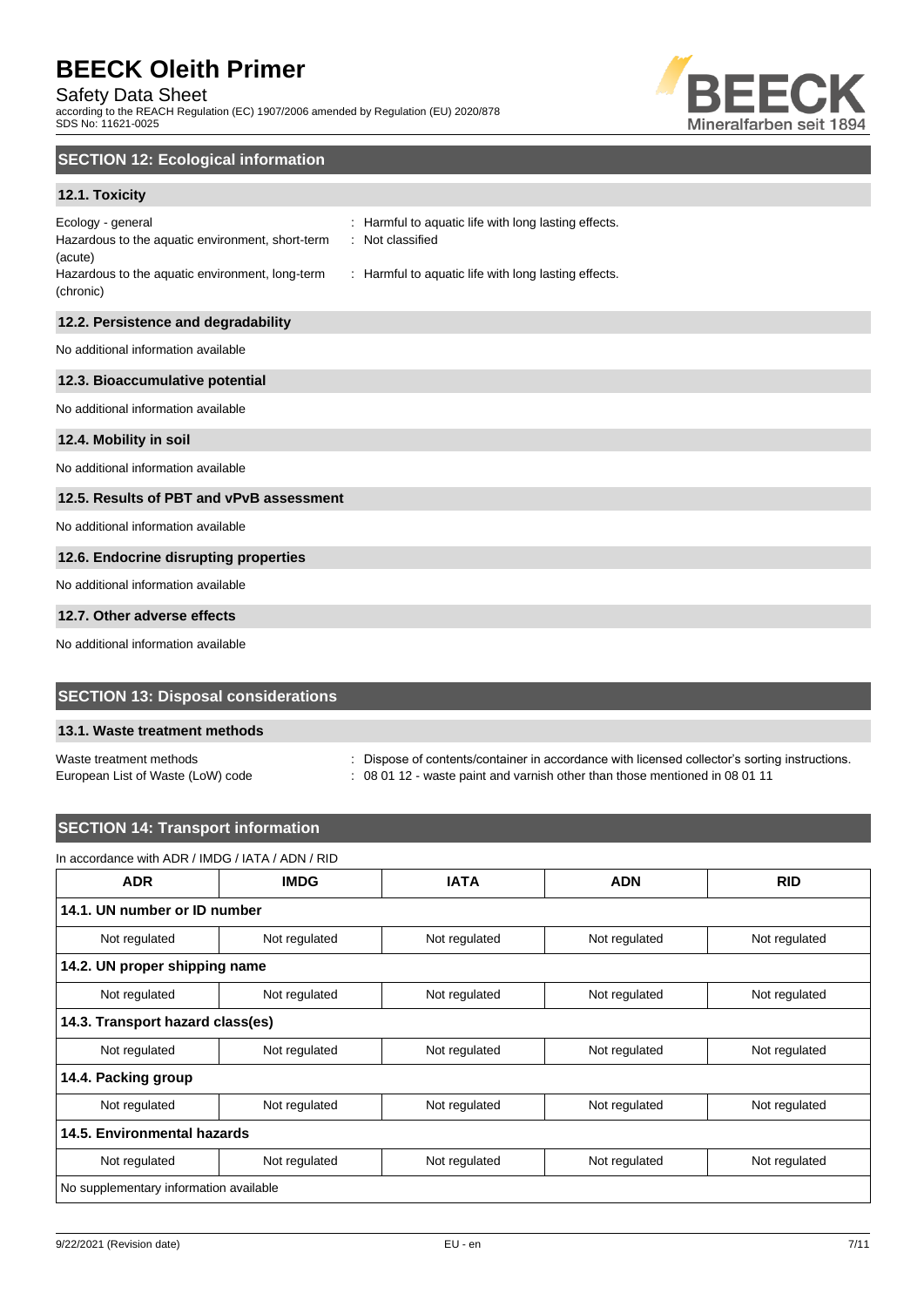#### Safety Data Sheet

according to the REACH Regulation (EC) 1907/2006 amended by Regulation (EU) 2020/878 SDS No: 11621-0025



#### **Overland transport** Not regulated

**Transport by sea** Not regulated

**Air transport** Not regulated

**Inland waterway transport** Not regulated

### **Rail transport**

Not regulated

#### **14.7. Maritime transport in bulk according to IMO instruments**

Not applicable

# **SECTION 15: Regulatory information**

#### **15.1. Safety, health and environmental regulations/legislation specific for the substance or mixture**

#### **15.1.1. EU-Regulations**

Contains no REACH substances with Annex XVII restrictions

Contains no substance on the REACH candidate list

Contains no REACH Annex XIV substances

Contains no substance subject to Regulation (EU) No 649/2012 of the European Parliament and of the Council of 4 July 2012 concerning the export and import of hazardous chemicals.

Contains no substance subject to Regulation (EU) No 2019/1021 of the European Parliament and of the Council of 20 June 2019 on persistent organic pollutants

Contains no substance subject to Regulation (EU) 2019/1148 of the European Parliament and of the Council of 20 June 2019 on the marketing and use of explosives precursors.

VOC content : ≤ 400 g/l

#### **15.1.2. National regulations**

No additional information available

#### **15.2. Chemical safety assessment**

No chemical safety assessment has been carried out

### **SECTION 16: Other information**

| Abbreviations and acronyms: |                                                                                                 |  |
|-----------------------------|-------------------------------------------------------------------------------------------------|--|
| <b>ADN</b>                  | European Agreement concerning the International Carriage of Dangerous Goods by Inland Waterways |  |
| <b>ADR</b>                  | European Agreement concerning the International Carriage of Dangerous Goods by Road             |  |
| <b>ATE</b>                  | <b>Acute Toxicity Estimate</b>                                                                  |  |
| <b>BCF</b>                  | Bioconcentration factor                                                                         |  |
| <b>BLV</b>                  | <b>Biological limit value</b>                                                                   |  |
| <b>BOD</b>                  | Biochemical oxygen demand (BOD)                                                                 |  |
| <b>COD</b>                  | Chemical oxygen demand (COD)                                                                    |  |
| <b>DMEL</b>                 | Derived Minimal Effect level                                                                    |  |

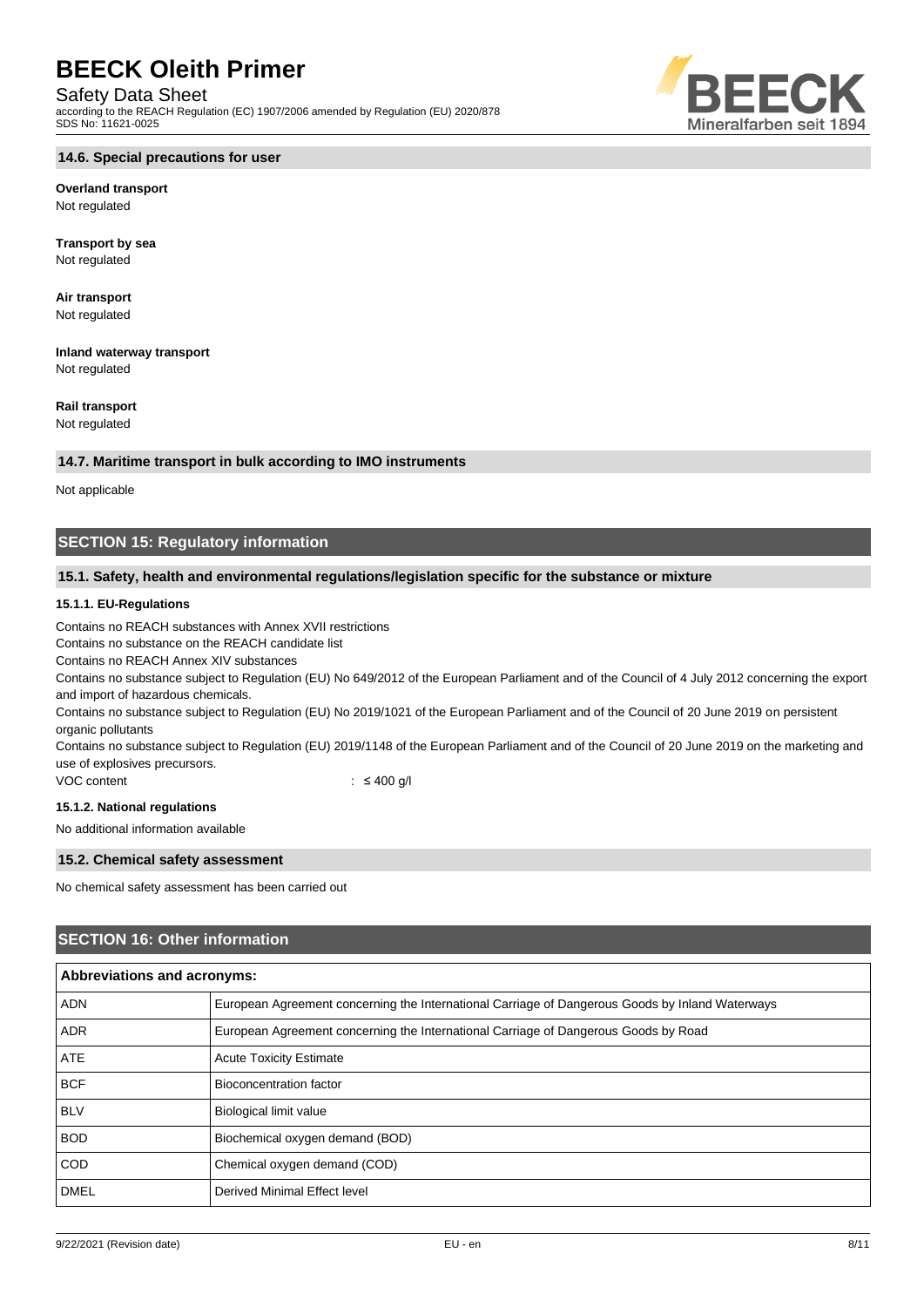Safety Data Sheet

according to the REACH Regulation (EC) 1907/2006 amended by Regulation (EU) 2020/878 SDS No: 11621-0025



| Abbreviations and acronyms: |                                                                                                     |  |
|-----------------------------|-----------------------------------------------------------------------------------------------------|--|
| <b>DNEL</b>                 | Derived-No Effect Level                                                                             |  |
| EC-No.                      | European Community number                                                                           |  |
| <b>EC50</b>                 | Median effective concentration                                                                      |  |
| EN                          | European Standard                                                                                   |  |
| <b>IARC</b>                 | International Agency for Research on Cancer                                                         |  |
| <b>IATA</b>                 | International Air Transport Association                                                             |  |
| <b>IMDG</b>                 | International Maritime Dangerous Goods                                                              |  |
| <b>LC50</b>                 | Median lethal concentration                                                                         |  |
| LD50                        | Median lethal dose                                                                                  |  |
| <b>LOAEL</b>                | Lowest Observed Adverse Effect Level                                                                |  |
| <b>NOAEC</b>                | No-Observed Adverse Effect Concentration                                                            |  |
| <b>NOAEL</b>                | No-Observed Adverse Effect Level                                                                    |  |
| <b>NOEC</b>                 | No-Observed Effect Concentration                                                                    |  |
| OECD                        | Organisation for Economic Co-operation and Development                                              |  |
| OEL                         | Occupational Exposure Limit                                                                         |  |
| <b>PBT</b>                  | <b>Persistent Bioaccumulative Toxic</b>                                                             |  |
| PNEC                        | <b>Predicted No-Effect Concentration</b>                                                            |  |
| <b>RID</b>                  | Regulations concerning the International Carriage of Dangerous Goods by Rail                        |  |
| SDS                         | Safety Data Sheet                                                                                   |  |
| <b>STP</b>                  | Sewage treatment plant                                                                              |  |
| ThOD                        | Theoretical oxygen demand (ThOD)                                                                    |  |
| <b>TLM</b>                  | Median Tolerance Limit                                                                              |  |
| <b>VOC</b>                  | Volatile Organic Compounds                                                                          |  |
| CAS-No.                     | Chemical Abstract Service number                                                                    |  |
| N.O.S.                      | Not Otherwise Specified                                                                             |  |
| vPvB                        | Very Persistent and Very Bioaccumulative                                                            |  |
| ED                          | Endocrine disrupting properties                                                                     |  |
| <b>DOT</b>                  | Department of Transport                                                                             |  |
| <b>TDG</b>                  | <b>Transportation of Dangerous Goods</b>                                                            |  |
| <b>REACH</b>                | Registration, Evaluation, Authorisation and Restriction of Chemicals Regulation (EC) No 1907/2006   |  |
| <b>GHS</b>                  | Globally Harmonized System of Classification, Labelling and Packaging of Chemicals                  |  |
| CAS                         | CAS (Chemical Abstracts Service) number                                                             |  |
| <b>IBC-Code</b>             | International Code for the Construction and Equipment of Ships carrying Dangerous Chemicals in Bulk |  |
| CLP                         | Classification Labelling Packaging Regulation; Regulation (EC) No 1272/2008                         |  |
| MARPOL 73/78                | MARPOL 73/78: International Convention for the Prevention of Pollution From Ships                   |  |
| ADG                         | Transport of Australian Dangerous Goods                                                             |  |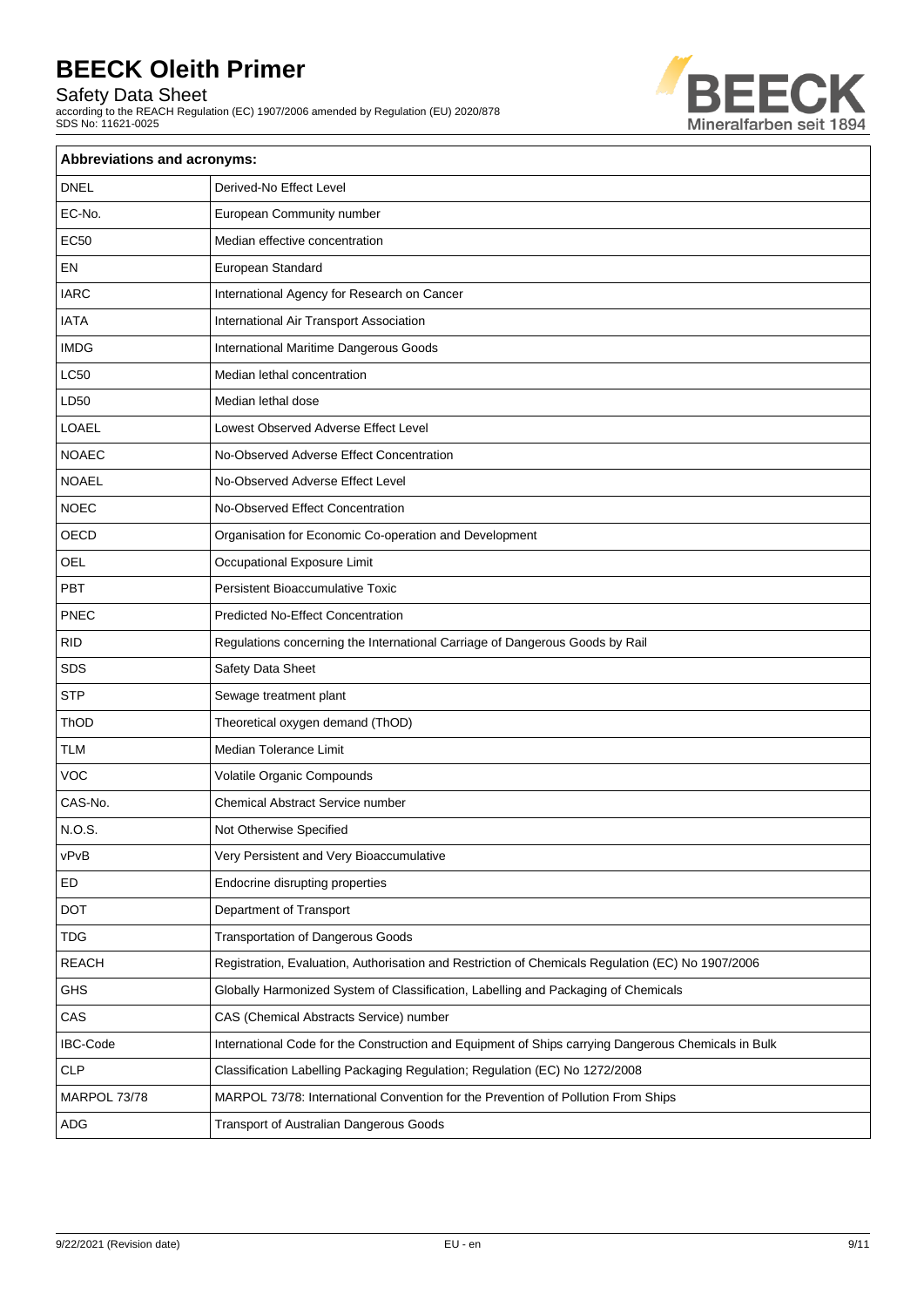#### Safety Data Sheet

according to the REACH Regulation (EC) 1907/2006 amended by Regulation (EU) 2020/878 SDS No: 11621-0025



Other information **interest in the regular**  $\cdot$  Data of sections 4 to 8, as well as 10 to 12, do partly not refer to the use and the regular employing of the product (in this sense consult information on use and on product), but to liberation of major amounts in case of accidents and irregularities. The information describes exclusively the safety requirements for the product(s) and is based on the present level of our knowledge. The delivery specifications are contained in the corresponding product sheet. This data does not constitute a guarantee for the characteristics of the product(s) as defined by the legal warranty regulations.

| Full text of H- and EUH-statements:     |                                                                                               |  |
|-----------------------------------------|-----------------------------------------------------------------------------------------------|--|
| Acute Tox. 3<br>(Inhalation:dust, mist) | Acute toxicity (inhalation:dust, mist) Category 3                                             |  |
| Acute Tox. 4 (Oral)                     | Acute toxicity (oral), Category 4                                                             |  |
| Aquatic Acute 1                         | Hazardous to the aquatic environment - Acute Hazard, Category 1                               |  |
| Aquatic Chronic 1                       | Hazardous to the aquatic environment - Chronic Hazard, Category 1                             |  |
| Aquatic Chronic 2                       | Hazardous to the aquatic environment - Chronic Hazard, Category 2                             |  |
| Aquatic Chronic 3                       | Hazardous to the aquatic environment - Chronic Hazard, Category 3                             |  |
| Asp. Tox. 1                             | Aspiration hazard, Category 1                                                                 |  |
| Carc. 2                                 | Carcinogenicity, Category 2                                                                   |  |
| <b>EUH066</b>                           | Repeated exposure may cause skin dryness or cracking.                                         |  |
| <b>EUH208</b>                           | Contains Orange terpenes, 3-iodo-2-propynyl butylcarbamate. May produce an allergic reaction. |  |
| Eye Dam. 1                              | Serious eye damage/eye irritation, Category 1                                                 |  |
| Flam. Liq. 3                            | Flammable liquids, Category 3                                                                 |  |
| H <sub>226</sub>                        | Flammable liquid and vapour.                                                                  |  |
| H302                                    | Harmful if swallowed.                                                                         |  |
| H304                                    | May be fatal if swallowed and enters airways.                                                 |  |
| H315                                    | Causes skin irritation.                                                                       |  |
| H317                                    | May cause an allergic skin reaction.                                                          |  |
| H318                                    | Causes serious eye damage.                                                                    |  |
| H331                                    | Toxic if inhaled.                                                                             |  |
| H351                                    | Suspected of causing cancer.                                                                  |  |
| H372                                    | Causes damage to organs through prolonged or repeated exposure.                               |  |
| H373                                    | May cause damage to organs through prolonged or repeated exposure.                            |  |
| H400                                    | Very toxic to aquatic life.                                                                   |  |
| H410                                    | Very toxic to aquatic life with long lasting effects.                                         |  |
| H411                                    | Toxic to aquatic life with long lasting effects                                               |  |
| H412                                    | Harmful to aquatic life with long lasting effects.                                            |  |
| Skin Irrit. 2                           | Skin corrosion/irritation, Category 2                                                         |  |
| Skin Sens. 1                            | Skin sensitisation, Category 1                                                                |  |
| STOT RE 1                               | Specific target organ toxicity - Repeated exposure, Category 1                                |  |
| STOT RE 2                               | Specific target organ toxicity - Repeated exposure, Category 2                                |  |

**Classification and procedure used to derive the classification for mixtures according to Regulation (EC) 1272/2008 [CLP]:** Aquatic Chronic 3 H412 Calculation method